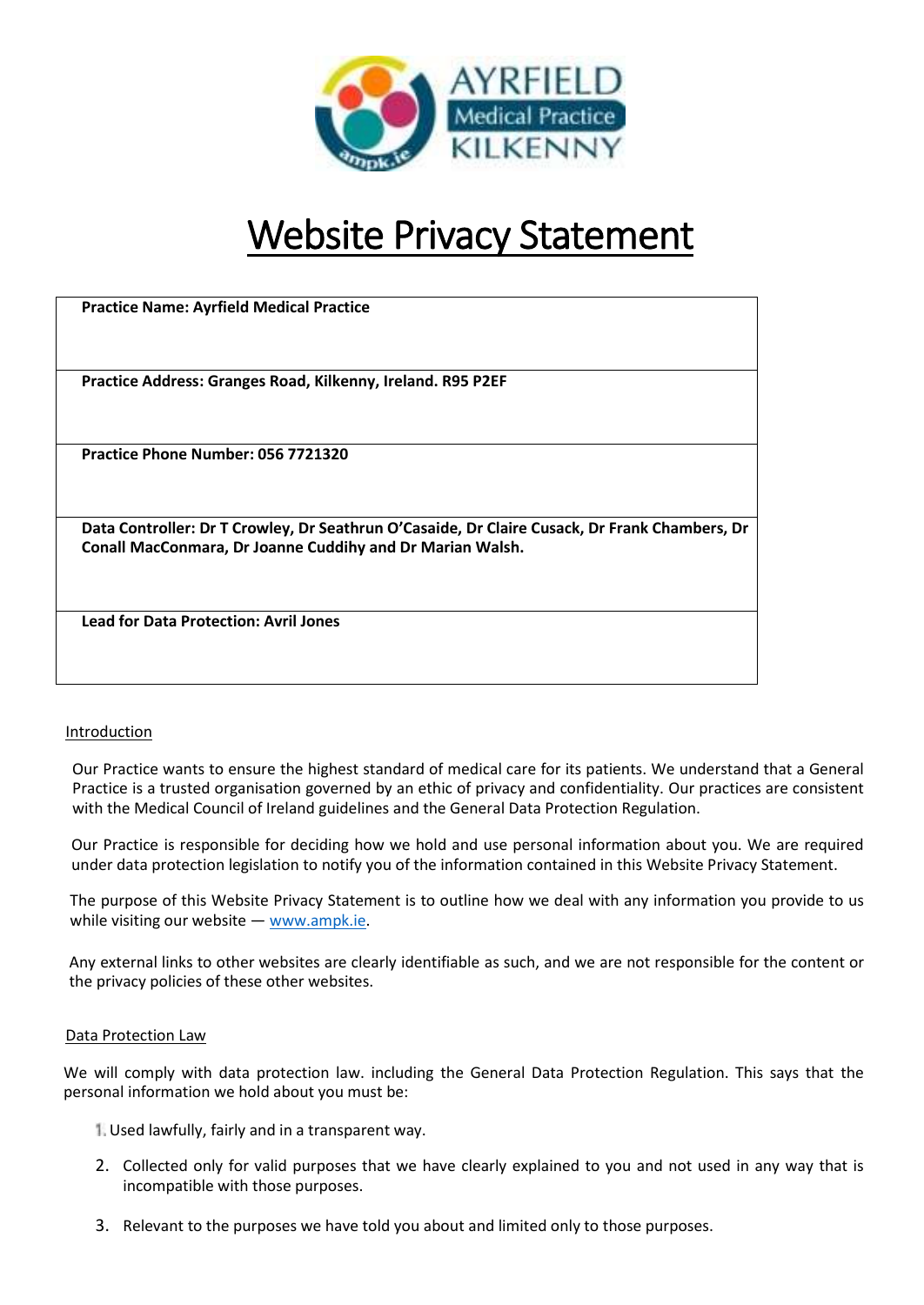- 4. Accurate and kept up to date.
- 5. Kept only as long as necessary for the purposes we have told you about.
- 6. Kept securely.

#### Information we hold about you

Personal data, or personal information, means any information about an individual from which that person can be identified. It does not include data where the identity has been removed (anonymous data).

The data we collect depends on the context of your interactions with our Practice, the choices you make, and the services you use. The data we collect, Store, and use can include the following:

- Details about you, such as your address, legal representative, emergency contact details.
- Any contact our Practice has had with you, such as appointments, clinic visits, emergency appointments, etc.
- Notes and reports about your health.
- Details about your treatment and care.
- Prescriptions (including requests) and certificates.
- Results of investigations such as laboratory tests, x-rays etc.
- Relevant information from other health professionals, relatives or those who care for you.

#### How is your personal information collected?

In order to provide for your care in our Practice, we need to collect and keep information about you and your health in our records. You provide some of this data directly, such as when you attend a consultation or contact us with a query or submit a request for a prescription via our website or otherwise. We may also obtain data from third parties. We protect data obtained from third parties according to the practices described in this statement, plus any additional restrictions imposed by the source of the data.

We will only ask for and keep information that is necessary. We will attempt to keep it as accurate and up to-date as possible. We will explain the need for any information we ask for if you are not sure why it is needed.

You have choices about the data we collect. When you are asked to provide personal data, you may decline. However, if you choose not to provide data that is necessary to provide a service, then you may not be able to use that service.

#### How we will use information about you

We will only use your personal information when the law allows us to or if we are required to comply with a legal requirement.

The processing of personal information by our Practice is necessary to protect the vital interests of the patient and for the provision of healthcare and also public health. We may also use your personal information in the following circumstances:

- I. Where we need to perform a legal contract that we have entered into with you.
- 2. Where we need to comply with a legal obligation.
- 3. Where it is necessary for our legitimate interests (or those of a third party) and your interests and fundamental rights do not override those interests.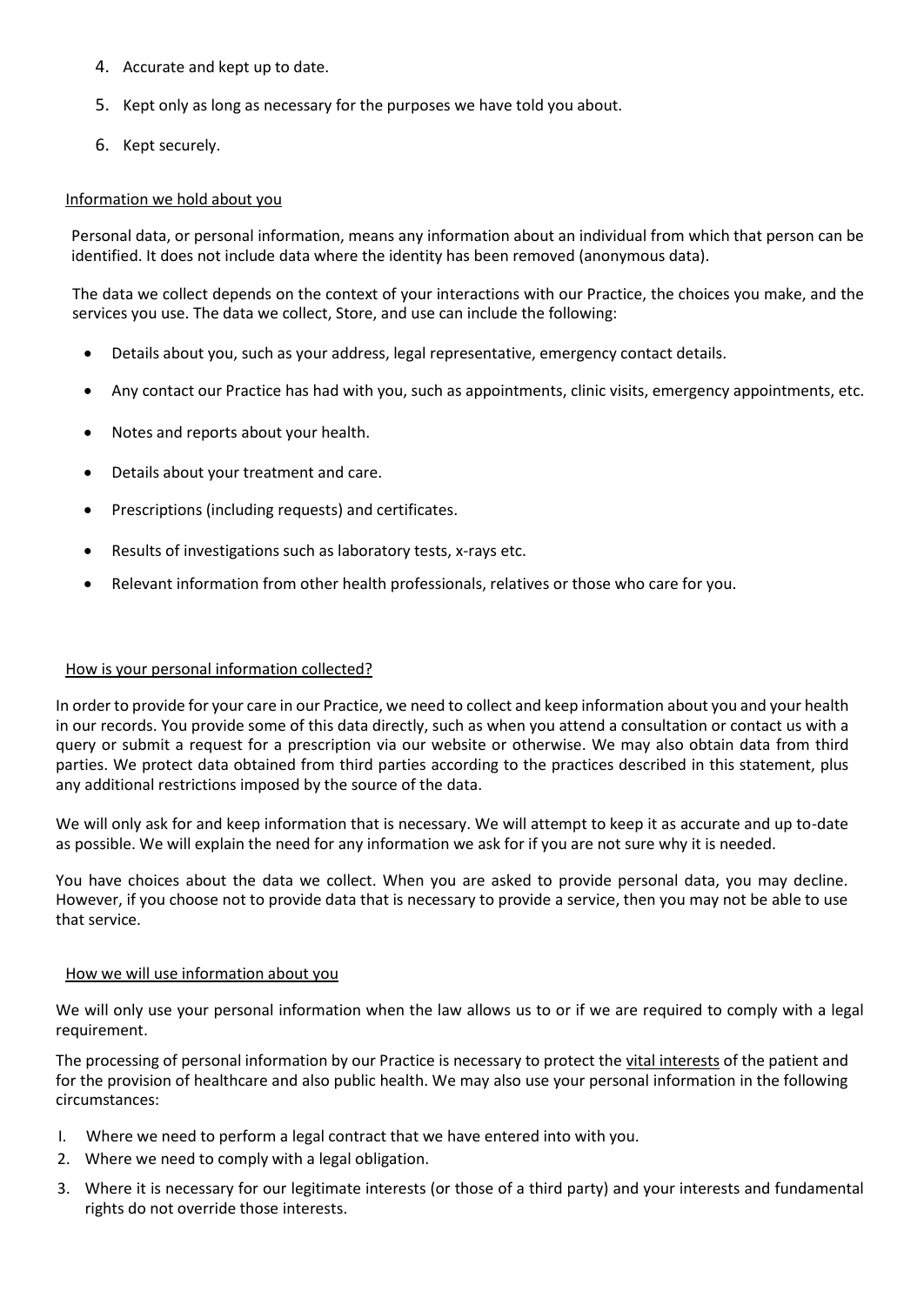4. Where it is needed in the public interest.

Special categories of particularly sensitive personal information require higher levels of protection. We need to have further justification for collecting, storing and using this type of personal information, including your health information.

Where you have provided consent to specific processing, you have the right to withdraw this consent at any time. To withdraw your consent, please contact our Practice Manager in writing at [insert email].

Once we have received notification that you have withdrawn your consent, we will no longer process your information for the purpose or purposes you originally agreed to, unless we have another legitimate basis for doing so in law. If you choose to withdraw your consent for us to process your data for a particular service, then you may not be able to use our service.

#### Change of purpose

We will only use your personal information for the purposes for which we collected it, unless we reasonably consider that we need to use it for another reason and that reason is compatible with the original purpose. If we need to use your personal information for an unrelated purpose. we will notify you and we will explain the legal basis which allows us to do so.

Please note that we may process your personal information without your knowledge or consent, in compliance with the above rules, where this is required or permitted by law.

#### Information about criminal convictions

We may only use information relating to criminal convictions where the law allows us to do so. This will usually be where such processing is necessary to carry out our obligations and provided we do so in line with our data protection policy.

We may use information relating to criminal convictions where it is necessary in relation to legal claims, where it is necessary to protect your interests (or someone else's interests) and you are not capable of giving your consent, or where you have already made the information public.

We do not envisage that we will need to hold information relating to criminal convictions about you.

### Automated Decision-Making

Automated decision-making takes place When an electronic system uses personal information to make a decision without human intervention. We do not envisage that any decisions will be taken about you using automated means, however we will notify you in writing if this position changes.

### Data Sharing

#### Health & Social Care Professionals

We may need to pass some of your information to other health and social care professionals in order to provide you with the treatment and services you need. Only the relevant parts of your personal information will be released. These other professionals are also legally bound to treat your information with the same duty of care and confidence that we do.

### Use of information for training, teaching and quality assurance

It is usual for GPs to discuss patient case histories as part of their continuing medical education or for the purpose of training GPs and/or medical students. In these situations, the identity of the patient concerned will not be revealed.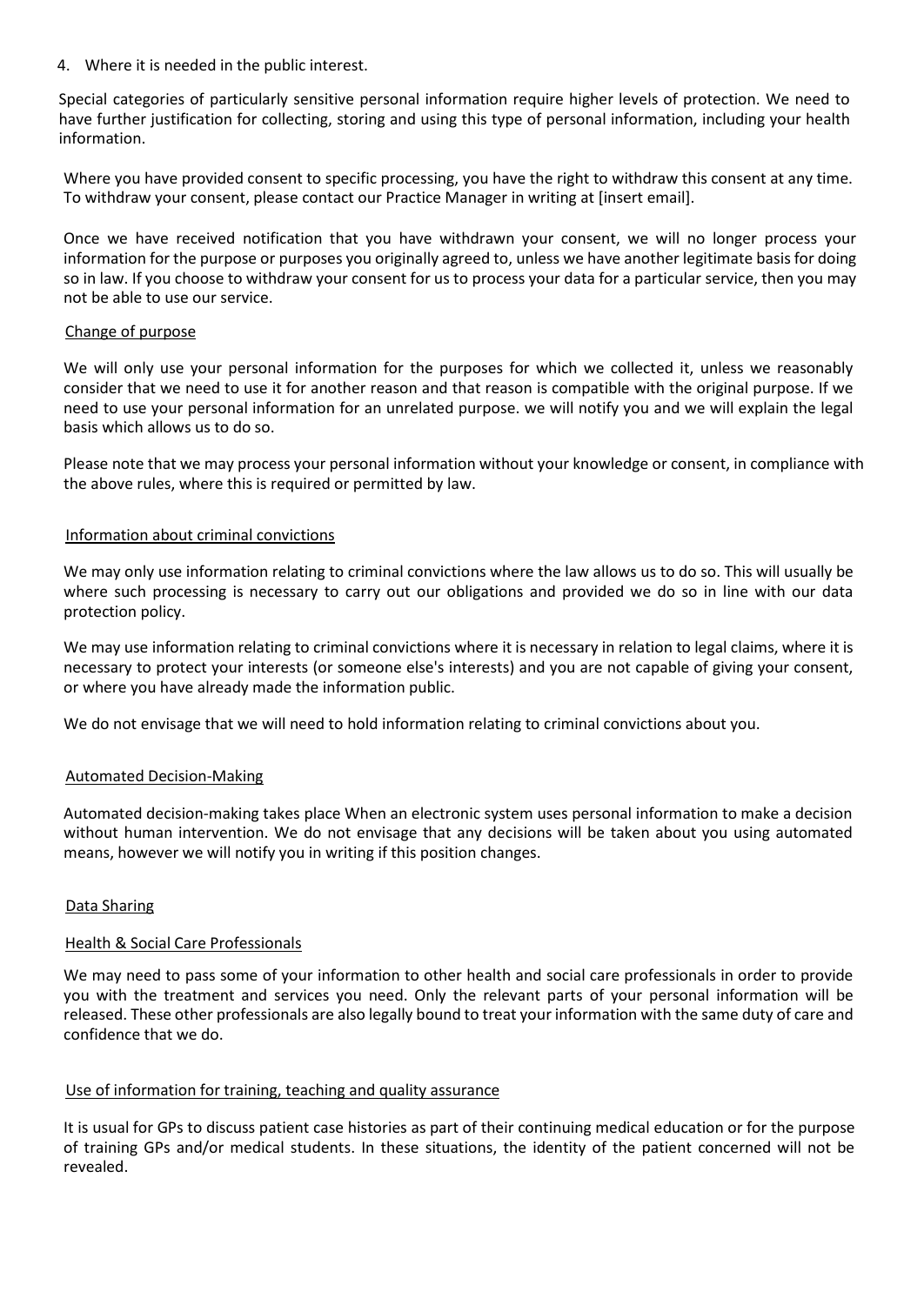In other situations, however, it may be beneficial for other Doctors within our Practice to be aware of patients with certain conditions and in such cases our Practice would only communicate the information necessary to provide the highest level of care to the patient.

Our Practice is or may be involved in the training Of GPs in conjunction with the Irish College of General Practitioners. As part of this programme, GP Registrars will work in our Practice and may be involved in the provision your care.

## Use of information for research audit and quality assurance

It is usual for patient information to be used for research, audit and quality assurance purposes to improve services and standards of practice.

GPs on the Specialist GP Register of the Medical Council of Ireland are now required to perform audits. In general, information used for such purposes is done in an anonymous manner with all personal identifying information removed.

If it were proposed to use your information in a way where it would not be anonymous or if our Practice was involved in external research then we would discuss this further with you before proceeding and seek your written informed consent.

Please remember that the quality of the patient service provided can only be maintained and improved by training, teaching. audit and research.

### Other parties

We may need to share your data with other third parties, including third-party service providers and other entities in our Practice group. We require third parties to respect the security of your data and to treat it in accordance with the law.

## Data Security

We have put in place measures to protect the security Of your information. Third parties will only process your personal information on our instructions and where they have agreed to treat the information confidentially and to keep it secure.

We have put in place appropriate security measures to prevent your personal information from being accidentally lost, used or accessed in an unauthorised way, altered or disclosed. In addition, we limit access to your personal information to those employees, agents, contractors and other third parties who have a business need to know. They will only process your personal information on our instructions and they are subject to a duty of confidentiality.

Patients should understand that our Practice support team may have access to patient records for:

- Identifying and printing repeat prescriptions for patients. These are then reviewed and signed by the GP.  $\bullet$
- Generating a social welfare certificate for the patient. This is then checked and signed by the GP. Typing referral ٠ letters to hospital consultants or allied health professionals such as physiotherapists, occupational therapists, psychologists and dieticians.
- Opening letters from hospitals and consultants. The letters could be appended to a patient's paper file or scanned into their electronic patient record.
- Scanning clinical letters, radiology reports and any Other documents not available in electronic format.
- Downloading laboratory results and Out of Hours Co-op reports and performing integration of these results into  $\bullet$ the electronic patient record.
- Photocopying or printing documents for referral to consultants, attending an ante-natal clinic or when a patient  $\bullet$ is changing GP.
- Checking for a patient if a hospital or consultant letter is back or if a laboratory or radiology result is back, in order to schedule a conversation with the GP.
- When a patient contacts our Practice, checking if they are due for any preventative services, sucn as vaccination,  $\bullet$ ante natal visit, contraceptive pill checks, cervical smear test, etc.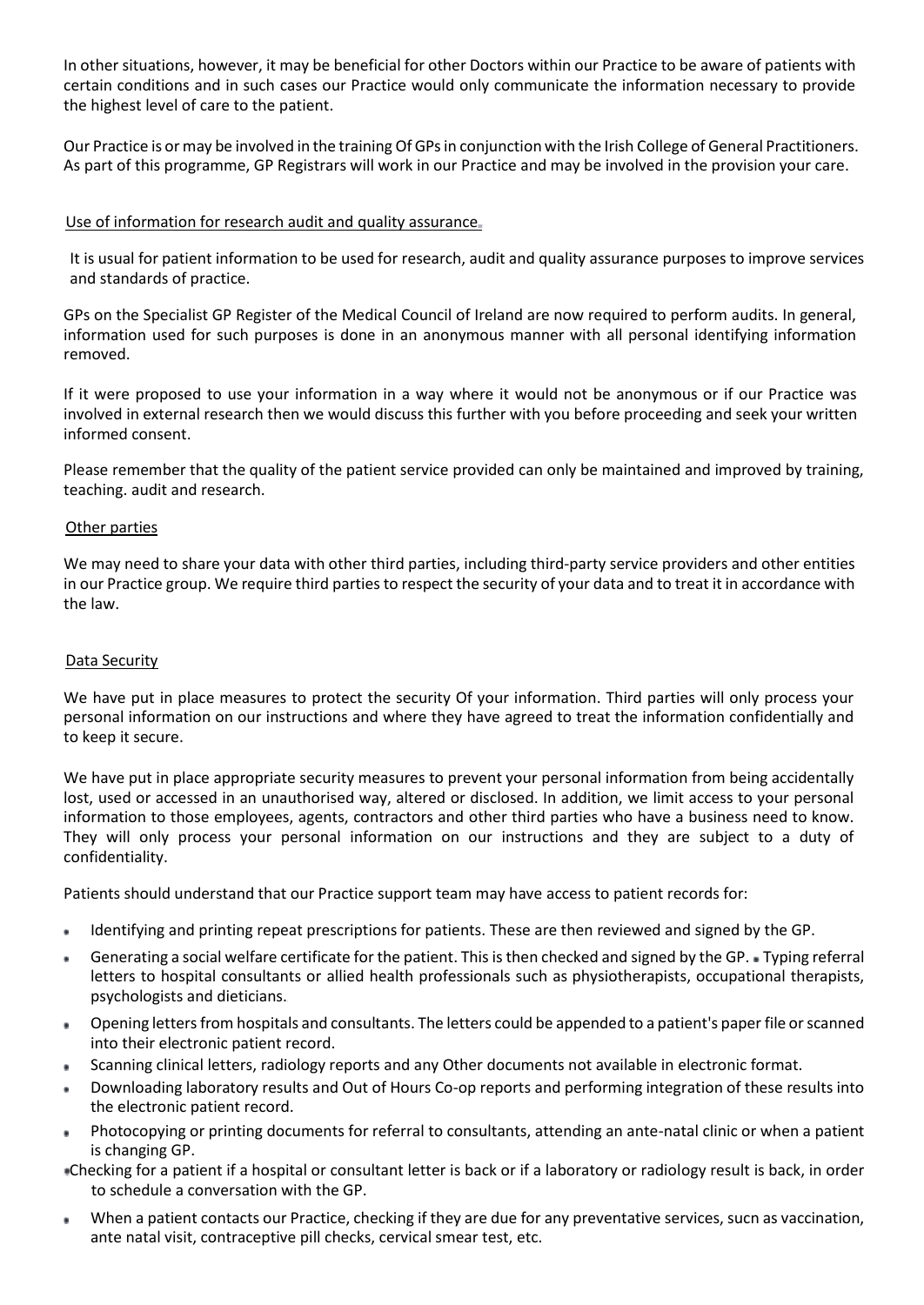Handling, printing, photocopying and postage of medico legal and life assurance reports. and Of associated documents.

We have put in place procedures to deal with any suspected data security breach and will notify you and any applicable regulator of a suspected breach where we are legally required to do so.

#### Data Retention

We will only retain your personal information for as long as necessary to fulfil the purposes we collected it for, including for the purposes of satisfying any legal, accounting, or reporting requirements.

Retention periods differ for different aspects of your personal information. To determine the appropriate retention period for personal data, we consider the amount, nature, and sensitivity of the personal data, the potential risk of harm from unauthorised use or disclosure of your personal data, the purposes for which we process your personal data and whether we can achieve those purposes through other means, and the applicable legal requirements.

In some circumstances, we may anonymise your personal information so that it can no longer be associated with you, in which case we may use such information without further notice to you. Once you are no longer a patient of our Practice, we will retain and securely destroy your personal information in accordance with applicable laws and regulations.

#### Rights of Access, Correction, Erasure and Restriction

#### Your duty to inform us Of Changes

It is important that the personal information we hold about you is accurate and current. Please keep us informed if your personal information changes during your relationship with us. We ask you to inform us about any relevant changes that we should know about. This would include such things as any new treatments or investigations being carried out that we are not aware of. Please also inform us of change of address and phone numbers etc.

### Your rights in connection with personal information

Under certain circumstances. by law you have the right to:

- Request access to your personal information (commonly known as a "Subject Access Request"). This enables you to receive a copy of the personal information we hold about you and to check that we are lawfully processing it.
- Request correction of the personal information that we hold about you. This enables you to have any  $\bullet$ incomplete or inaccurate information we hold about you corrected.
- Request the erasure of your personal information. This enables you to ask us to delete or remove personal  $\bullet$ information where there is no good reason for us continuing to process it. You also have the right to ask us to stop processing personal information where we are relying on a legitimate interest and there is something about your particular situation which makes you want to object to processing on this ground.
- Request the restriction of processing of your personal information. This enables you to ask us to suspend the processing of personal information about you, for example if you want us to establish its accuracy or the reason for processing it.
- Request the transfer of your personal information to another party.

If you want to review, verify, correct or request erasure Of your personal information, object to the processing of your personal data, or request that we transfer a copy of your personal information to another party, please contact our Practice Manager in writing at Canice@ampk.ie.